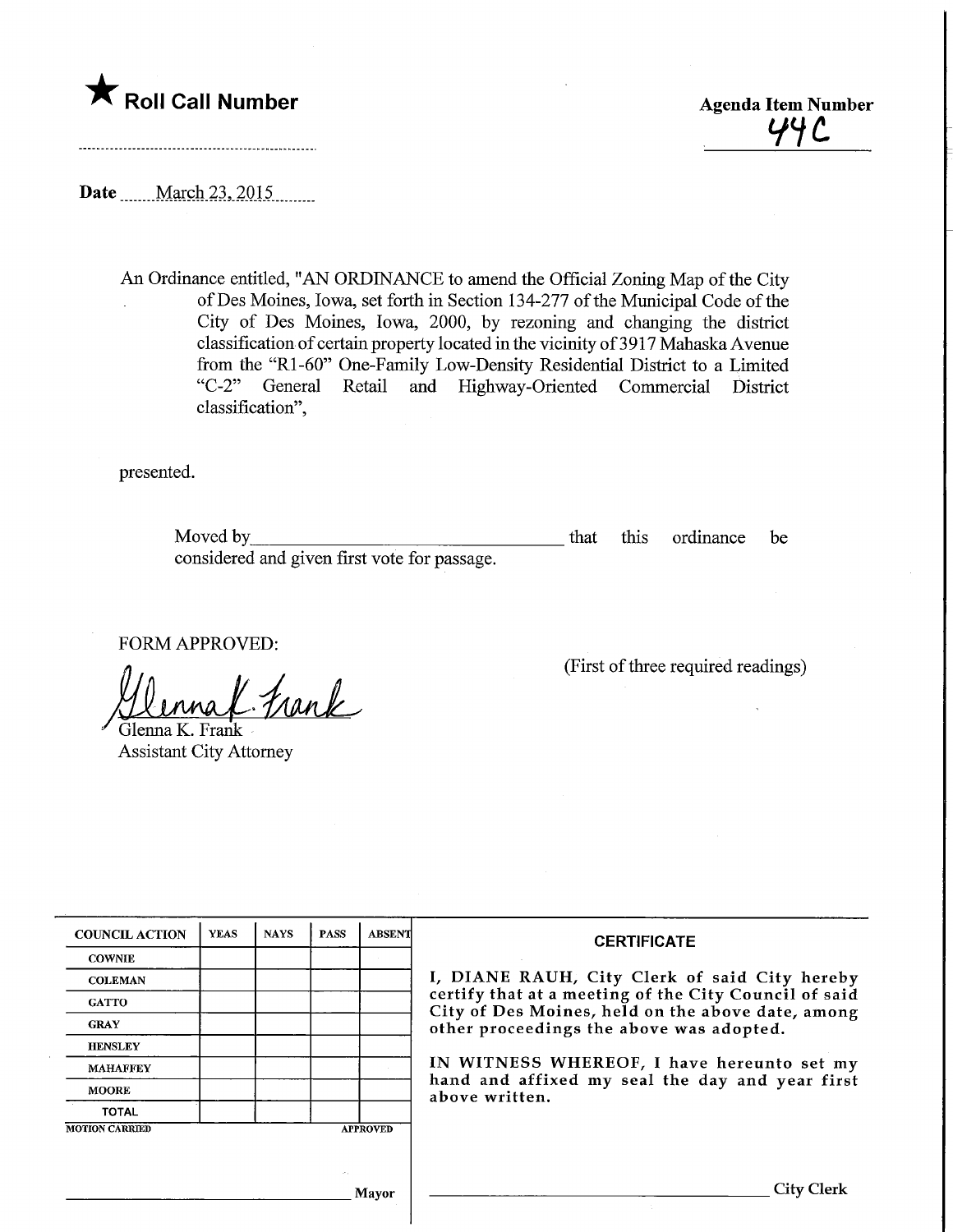$44c$ 

| Prepared by:       | Glenna K. Frank, Assistant City Attorney, 400 Robert D. Ray Drive, Des Moines, IA 50309<br>Phone: 515/283-4130 |
|--------------------|----------------------------------------------------------------------------------------------------------------|
|                    |                                                                                                                |
| Return Address:    | City Clerk - City Hall, 400 Robert D. Ray Drive, Des Moines, IA 50309                                          |
| Title of Document: | City of Des Moines, Ordinance No.                                                                              |
| Grantor/Grantee:   | City of Des Moines, Iowa                                                                                       |
| Legal Description: | See page 1, below.                                                                                             |
|                    |                                                                                                                |

ORDINANCE NO.

AN ORDINANCE to amend the Official Zoning Map of the City of Des Moines, Iowa, set forth in Section 134-277 of the Municipal Code of the City of Des Moines, Iowa, 2000, by rezoning and changing the district classification of certain property located in the vicinity of 3917 Mahaska Avenue from the "Rl-60" One-Family Low-Density Residential District to a Limited "C-2" General Retail and Highway-Oriented Commercial District classification.

Be It Ordained by the City Council of the City of Des Moines, Iowa:

Section 1. That the Official Zoning Map of the City of Des Moines, Iowa, set forth in Section 134-277 of the Municipal Code of the City of Des Moines, Iowa, 2000, be and the same is hereby amended by rezoning and changing the district classification of certain property located in the vicinity of 3917 Mahaska Avenue, more fully described as follows, from the "Rl-60" One-Family Low-Density Residential District to a Limited "C-2" General Retail and Highway-Oriented Commercial District classification:

Lots 101, 102, and 103 in BROADACRE, an Official Plat, now included in and forming a part of the City of Des Moines, Polk County, Iowa.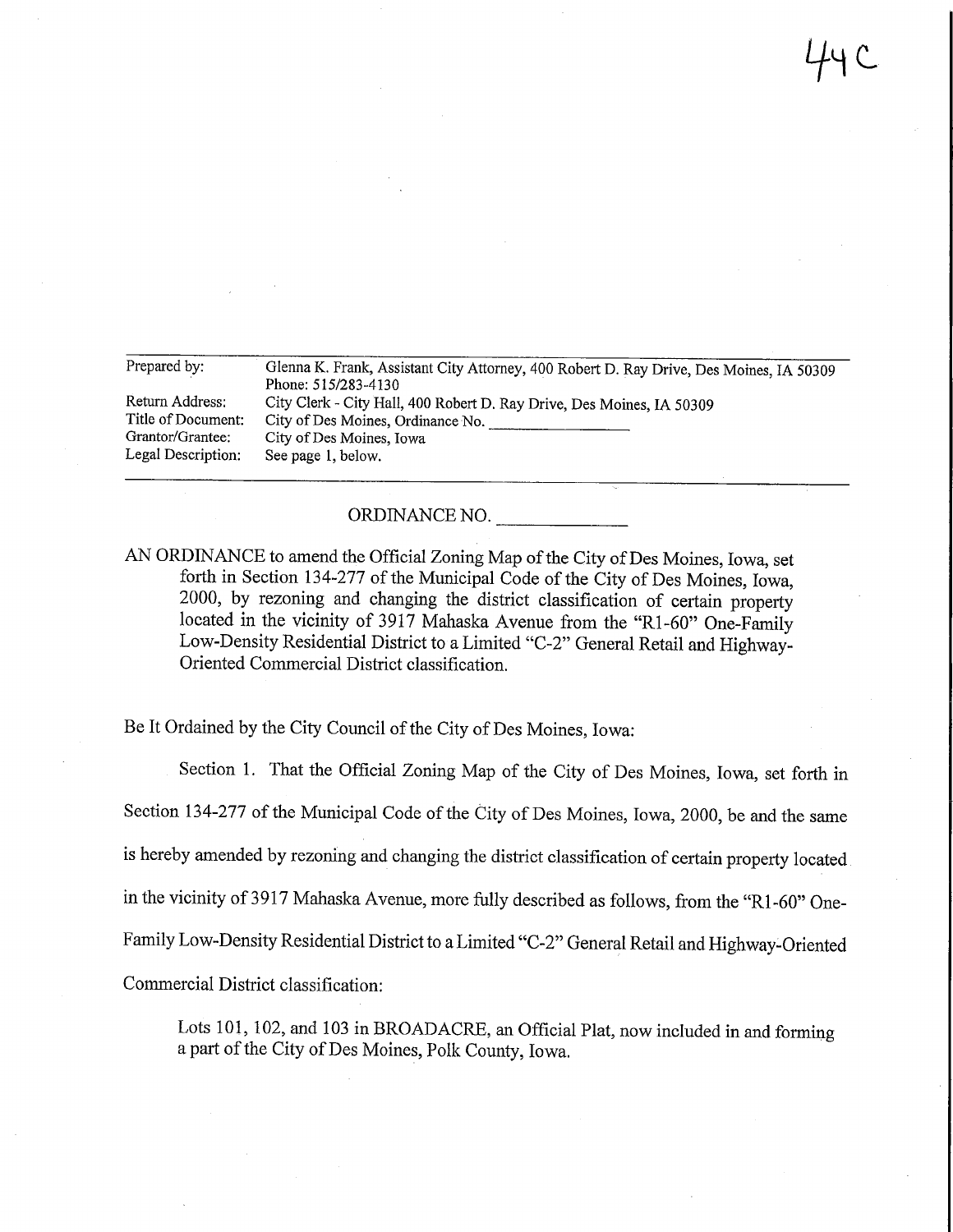Sec. 2. That this ordinance and the zoning granted by the terms hereof are subject to the

following imposed additional conditions which have been agreed to and accepted by execution of

an . Acceptance of Rezoning Ordinance by all owners of said property and are binding upon the

owners and their successors, heirs, and assigns as follows:

- 1. Only the uses of structures or land listed below shall be permitted upon the Property:
	- a. Any use allowed in the "Rl-60" Commercial Residential District.
	- b. Mini-warehouse self-storage complex.
- 2. A development of the Property for use as a mini-warehouse self-storage complex shall comply with the following additional requirements:
	- a. Any side of buildings facing Mahaska Avenue and East University Avenue shall be of masonry material.
	- b. The remaining sides of any building shall be in earth-tone colors.
	- c. No storage units shall have doors facing towards Mahaska Avenue.
	- d. No storage units within the westernmost building on the site shall be constructed with doors facing toward the west.
	- e. No storage units within the eastemmost building on the site shall have doors facing toward the east.
	- f. Any exterior lighting fixtures free standing or building mounted shall be shielded so as not to illuminate onto adjoining residential properties.
	- g. There shall be no signs other than internal directional signs on the Property.
	- h. A minimum 50-foot wide building setback shall be maintained along the northern boundary of the Property adjoining Mahaska Avenue. The setback area shall be landscaped in accordance with a plan approved by the Planning Administrator.
	- i. A minimum 25-foot foot wide building setback shall be maintained along the eastern boundary of the Property. The setback area shall be landscaped in accordance with a plan approved by the Planning Administrator.
	- j. The hours of operation shall be limited to 6:00 AM to 10:00 PM:.
	- k. No surface water shall be released onto any adjoining residential property.
	- 1. Release the easement on Robert Anderson's property at 1232 E. 40th Street.
	- m. No exterior lighting shall be placed on building faces that do not directly abut a drive.

Sec. 3. This ordinance shall be in full force and effect from and after its passage and

publication as provided by law.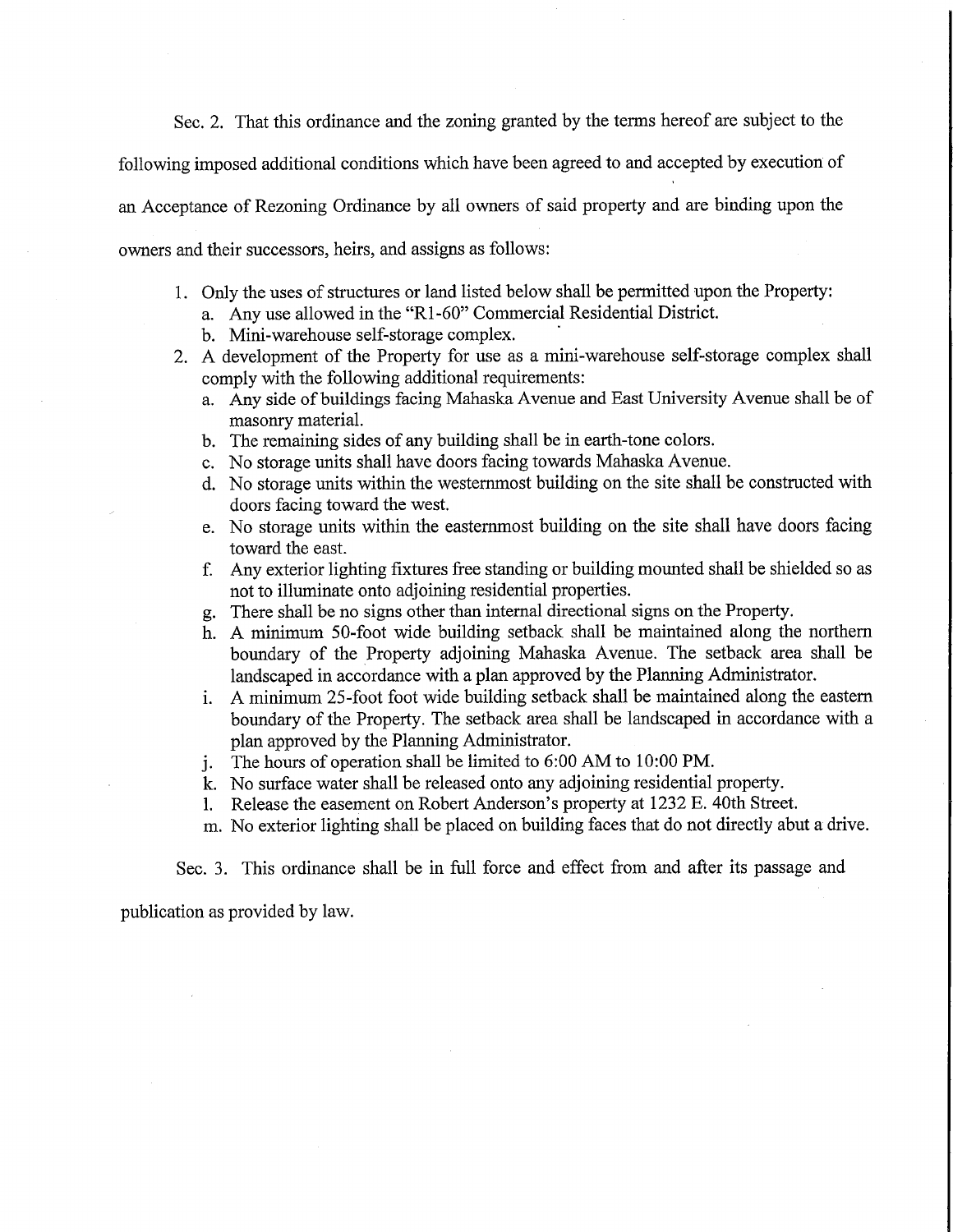Sec. 4. That the City Clerk is hereby authorized and directed to cause certified copies of the Acceptance of Rezoning Ordinance, this ordinance, vicinity map and proof of publication of this ordinance to be properly filed in the office of the County Recorder of the county in which the subject property is located.

FORM APPROVED:

auk

 $\sqrt{U}$ enna K. Frank  $\frac{U}{U}$ Assistant City Attorney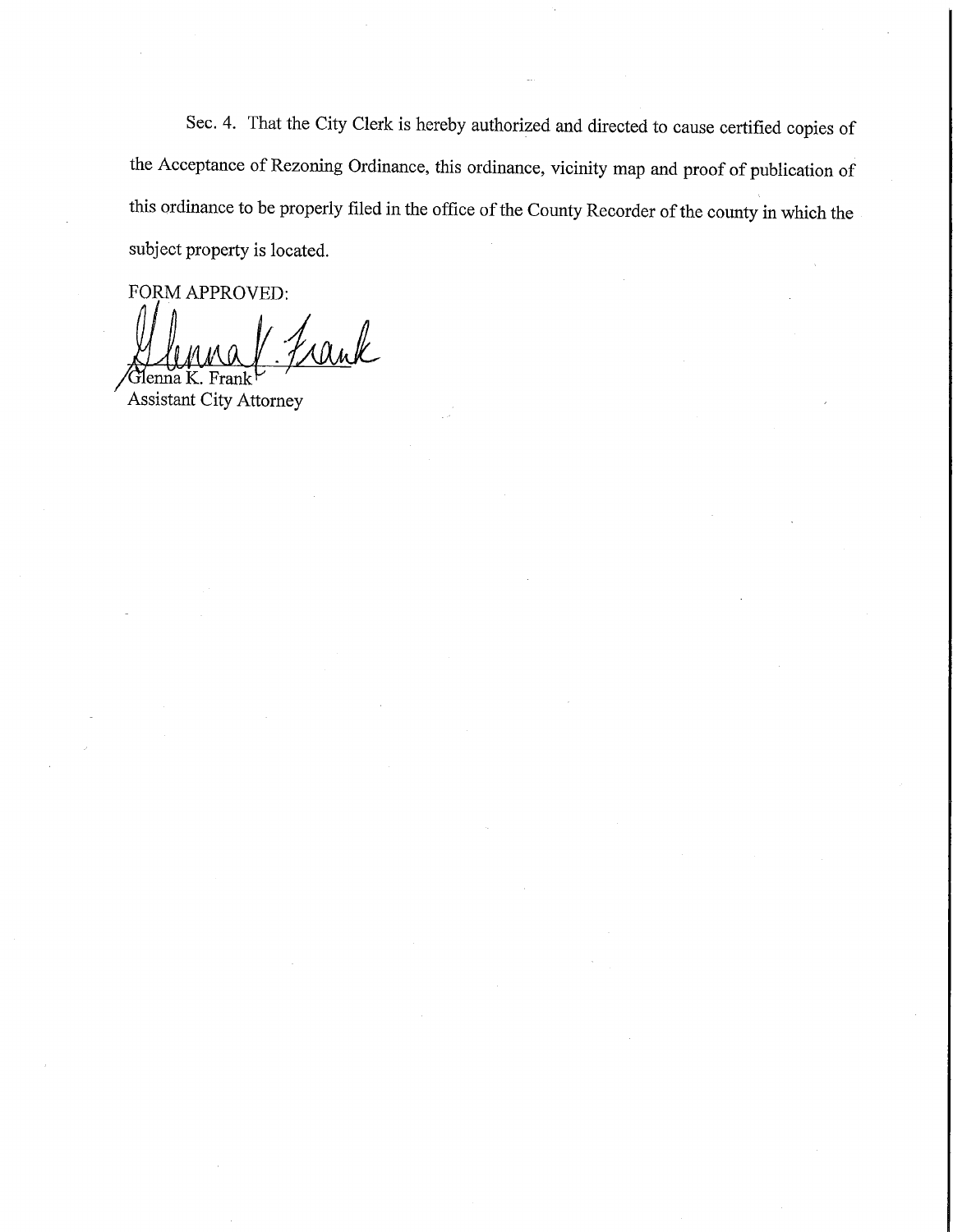| Prepared by:       | Glenna K. Frank, Assistant City Attorney, 400 Robert D. Ray Drive, Des Moines, IA 50309                                                                           |  |  |  |  |  |
|--------------------|-------------------------------------------------------------------------------------------------------------------------------------------------------------------|--|--|--|--|--|
|                    | Phone: 515/283-4530                                                                                                                                               |  |  |  |  |  |
| Return Address:    | City Clerk - City Hall, 400 Robert Ray Dr., Des Moines, IA 50309                                                                                                  |  |  |  |  |  |
| Taxpayer:          | No change                                                                                                                                                         |  |  |  |  |  |
| Title of Document: | Acceptance of Rezoning Ordinance                                                                                                                                  |  |  |  |  |  |
| Grantor's Name:    | Arnold E. DeWitt and Grace E. DeWitt, (Owners)                                                                                                                    |  |  |  |  |  |
| Grantee's Name:    | City of Des Moines, Iowa                                                                                                                                          |  |  |  |  |  |
| Legal Description: | Lots 101, 102, and 103 in BROADACRE, an Official Plat, now included in and forming a<br>part of the City of Des Moines, Polk County, Iowa.<br>(Herein "Property") |  |  |  |  |  |
|                    |                                                                                                                                                                   |  |  |  |  |  |

 $H^1$ 

## ACCEPTANCE OF REZONING ORDINANCE

The undersigned hereby state, warrant and agree as follows:

1. That Arnold E. DeWitt and Grace E. DeWitt are the sole titleholders of the Property locally known as 3917 Mahaska Avenue and Polk County District/Parcel No. 060/00668-000-000 and legally described above.

2. That in the event the City of Des Moines, Iowa, acts to rezone the Property from the "Rl-60" One-Family Low-Density Residential District to Limited "C-2" General Retail and Highway-Oriented Commercial District, we, as owners, agree to and accept to the imposition of the following conditions to run with the land and be binding upon all the owners and successors, heirs and assigns as part of the ordinance so rezoning the Property:

- 1. Only the uses of structures or land listed below shall be permitted upon the Property:
	- a. Any use allowed in the "Rl-60" Commercial Residential District.
	- b. Mini-warehouse self-storage complex.
- 2. A development of the Property for use as a mini-warehouse self-storage complex shall comply with the following additional requirements:
	- a. Any side of buildings facing Mahaska Avenue and East University Avenue shall be of masonry material.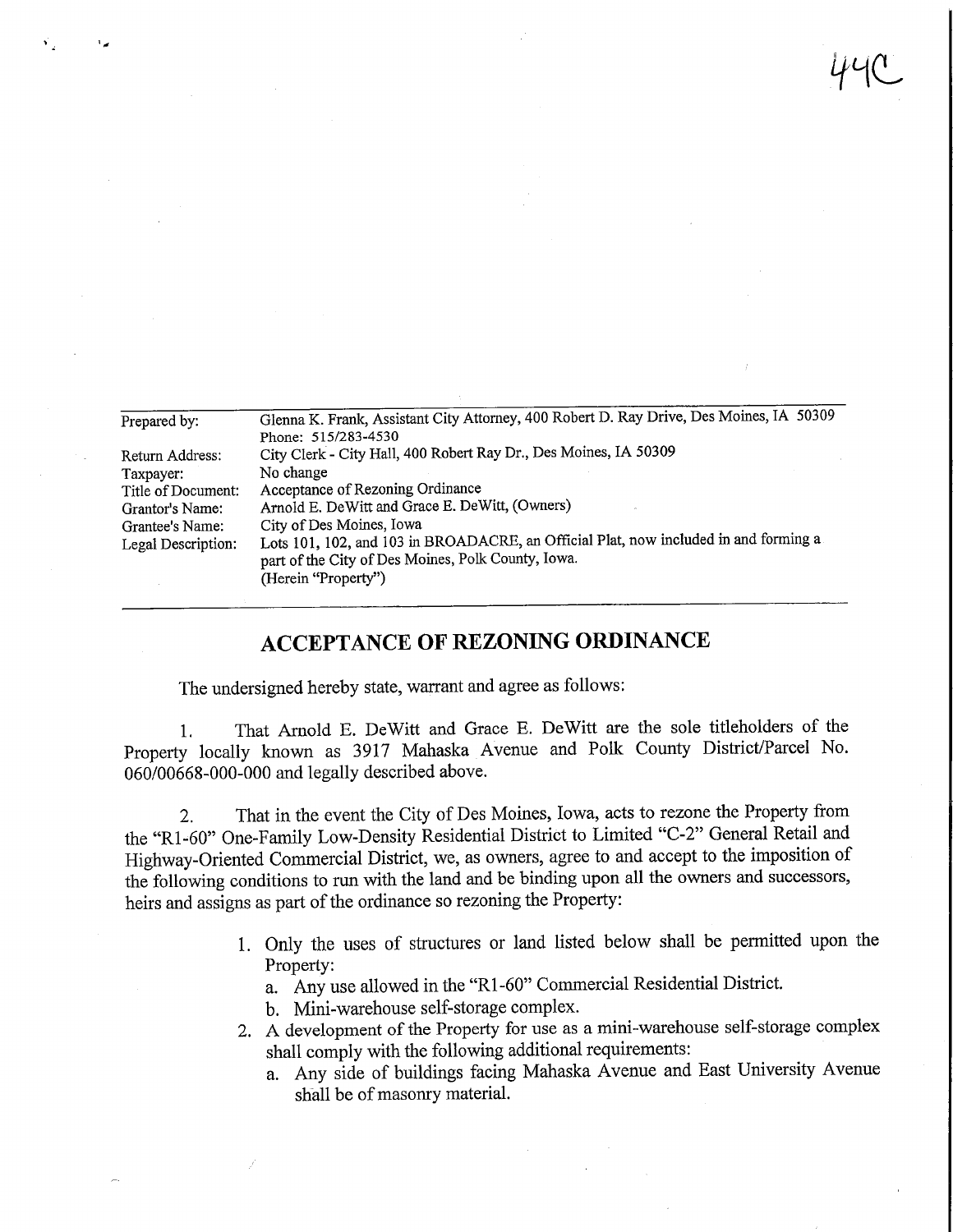- b. The remaining sides of any building shall be in earth-tone colors.<br>c. No storage units shall have doors facing towards Mahaska Avenu
- No storage units shall have doors facing towards Mahaska Avenue.
- d. No storage units within the westernmost building on the site shall be constructed with doors facing toward the west.
- e. No storage units within the eastemmost building on the site shall have doors facing toward the east.
- f. Any exterior lighting fixtares free standing or building mounted shall be shielded so as not to illuminate onto adjoining residential properties.
- g. There shall be no signs other than internal directional signs on the Property.
- h. A minimum 50-foot wide building setback shall be maintained along the northern boundary of the Property adjoining Mahaska Avenue. The setback area shall be landscaped in accordance with a plan approved by the Planning Administrator.
- i. A minimum 25-foot foot wide building setback shall be maintained along the eastern boundary of the Property. The setback area shall be landscaped in accordance with a plan approved by the Planning Administrator.
- j. The hours of operation shall be limited to 6:00 AM to 10:00 PM.
- k. No surface water shall be released onto any adjoining residential property.
- Release the easement on Robert Anderson's property at 1232 E. 40th Street.
- m. No exterior lighting shall be placed on building faces that do not directly abut a drive.

3. A certified copy of the rezoning ordinance shall be attached hereto, and this document and the rezoning ordinance shall be recorded by the City in the land records of the County Recorder to memorialize the rezoning of the Property as identified above.

4. That in the event any portion of the Property is hereafter rezoned to a district classification different from Limited "C-2" General Retail and Highway-Oriented Commercial District, then this Acceptance shall be immediately terminated as applied to the real estate so rezoned on the effective date of such rezoning, and the conditions agreed to herein shall be rendered null and void, provided, if there be any such rezoning to a more restricted zoning classification, any then legal actual use of such real estate shall become a legal non-conforming use.

The words and phrases herein, including acknowledgment hereof, shall be construed as in the singular or plural number, and as masculine or feminine gender, according to the context.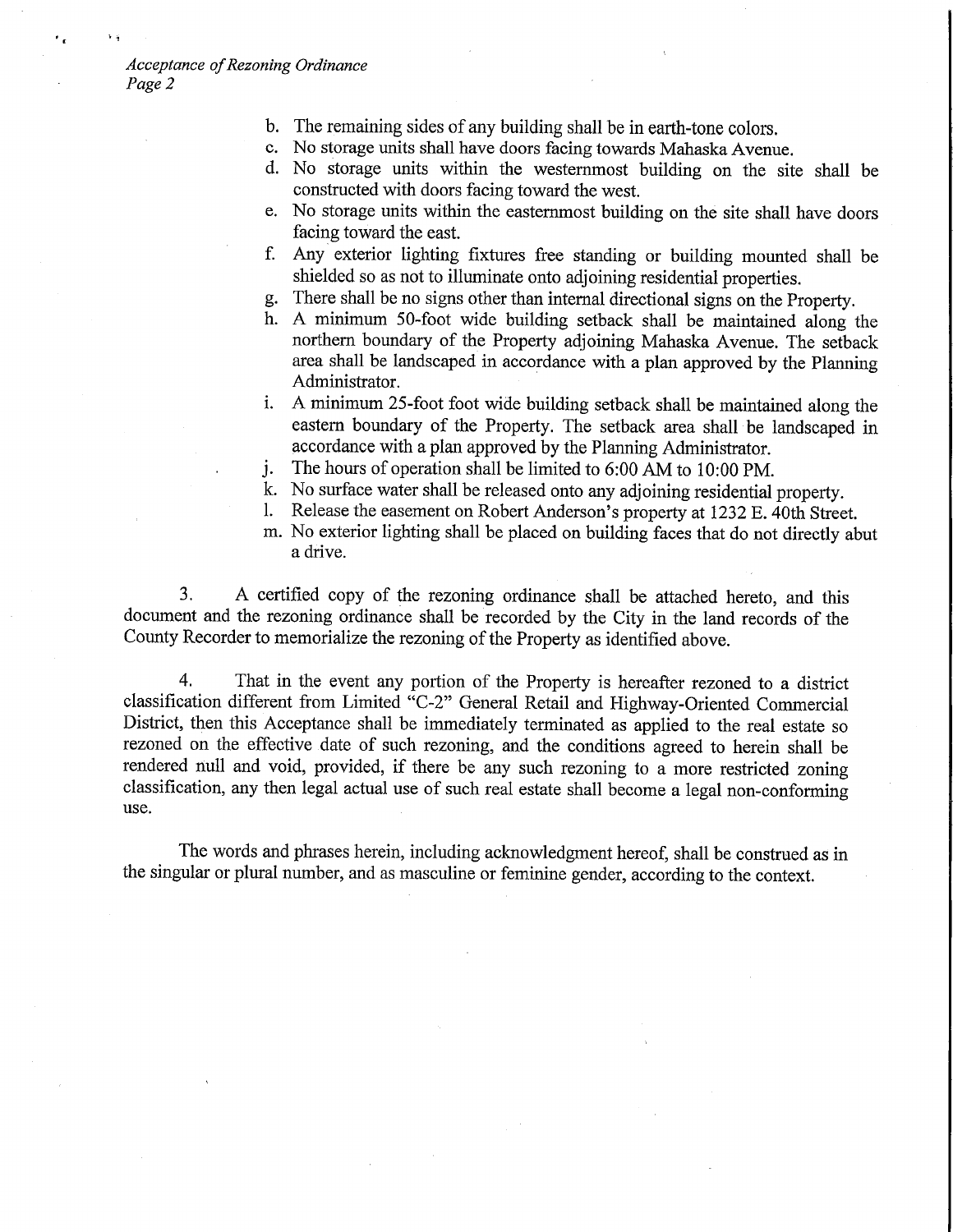$P_{\alpha\alpha\beta}$  3 Page 3

anall and 14

Owner

 $\mathbf{A}$ 

State of Iowa (1) ) ss: County of Polk )

This instrument was acknowledged before me on  $\mathcal{M}$   $\alpha$   $\mathcal{L}$   $\alpha$   $\mathcal{L}$ , 2015, by Arnold E. DeWitt.

Notary Public in the State 6f Iowa